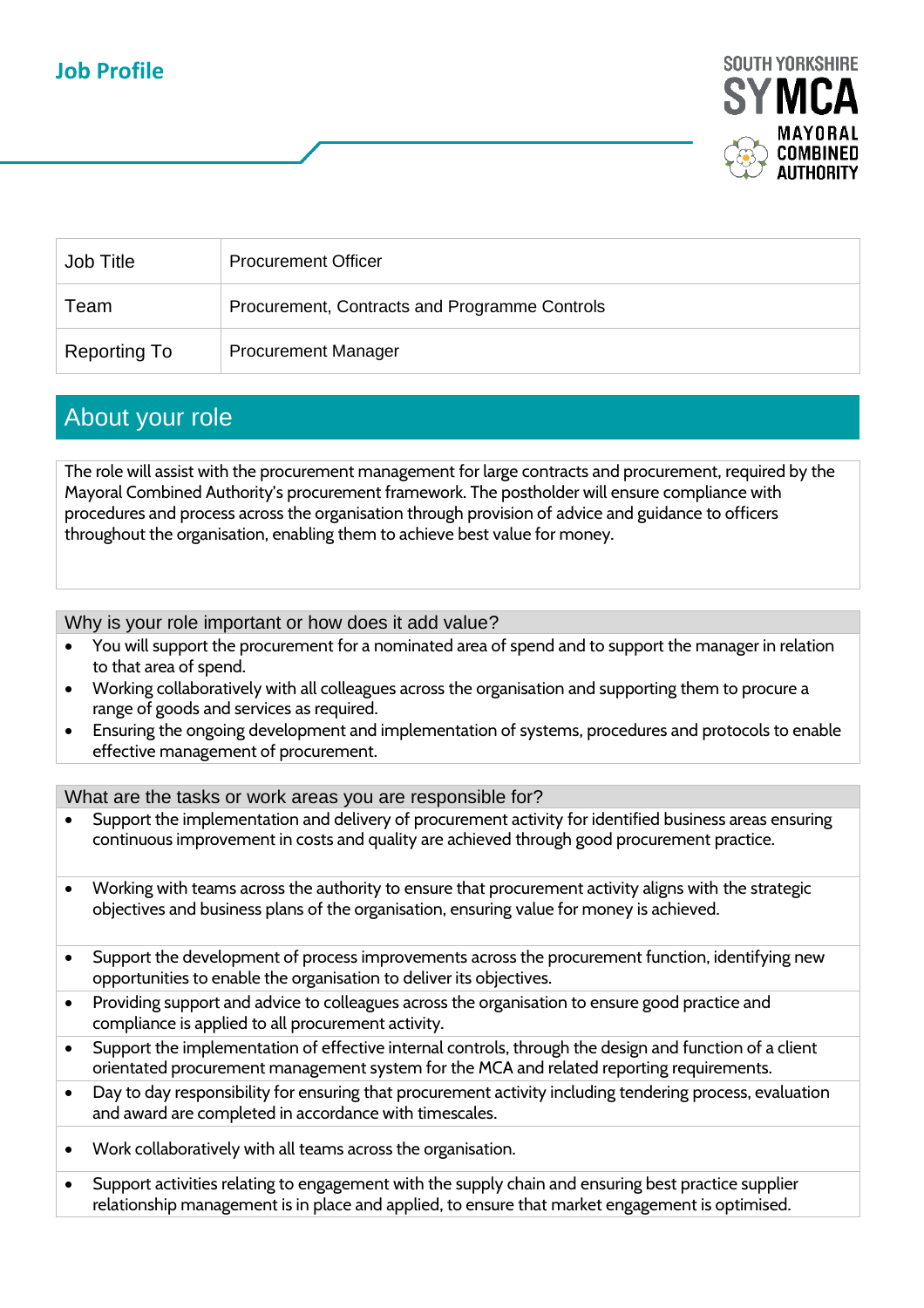- Contribute and support development of the Procurement pipeline and associated MI in order to analyse spend activity to identify opportunities to consolidate spend and optimise buying power.
- Undertake any other duties commensurate with the role as requested by management

## About You

| What kind of behaviours are important? |                                                                                                                                   |  |
|----------------------------------------|-----------------------------------------------------------------------------------------------------------------------------------|--|
| Ambition                               | Does not give in easily, prepared to stick at things to get something finished - persistent                                       |  |
|                                        | A consistent and persistent focus on what matters most for delivery                                                               |  |
| Innovative                             | Urgency in identifying problems and finding imaginative ways to solve them $-$ avoiding<br>added bureaucracy or unnecessary work  |  |
|                                        | Willing to be challenged by colleagues – and to bring constructive challenge and support                                          |  |
| Integrity                              | Organised and structured in how they work, demonstrating good personal time<br>management                                         |  |
|                                        | Able to balance conflicting demands on their time, prioritises their workload well                                                |  |
| Collaborative                          | Open minded to the ideas, contribution or comments from colleagues, does not dismiss<br>what others have to say                   |  |
|                                        | Willingly adapts their style to suit different situations                                                                         |  |
| Flexible                               | Moves quickly to get things done, invests additional effort if needed to meet a deadline or<br>a goal                             |  |
|                                        | Open minded and receptive to new ideas and suggestions, acknowledges the benefit of<br>change even if they have personal concerns |  |
| Impact                                 | Understands the purpose of the organisation, knows the vision and the strategic intention<br>of the organisation                  |  |
|                                        | Sees opportunities to make processes or how they work better, speaks up and shares their<br>ideas                                 |  |

| What qualifications or wider knowledge do you need?                                                     |  | A/I |
|---------------------------------------------------------------------------------------------------------|--|-----|
| Educated to A level standard or equivalent experience                                                   |  | А   |
| Awareness and understanding of the whole life cycle of procurement and<br>contract management approach. |  | A/I |
| Recognised accredited procurement or contract management professions qualification                      |  | A   |
| Understanding of local government/public sector procurement issues                                      |  | А   |

| What previous experience is needed?                                                                                                                                    |   | A/I |
|------------------------------------------------------------------------------------------------------------------------------------------------------------------------|---|-----|
| Understanding and awareness of Local Government/public sector procurement issues<br>e.g. competitive tendering requirement, achievement of value for money, need for a | D | A/I |
| mixed economy, the role of procurement in the delivery of best value and efficiency                                                                                    |   |     |
| Experience in the preparation of reports, briefs to a variety of audiences                                                                                             |   |     |
| Previous experience of drafting and implementing operational processes and<br>procedures (including tendering documents)                                               |   | AΛ  |